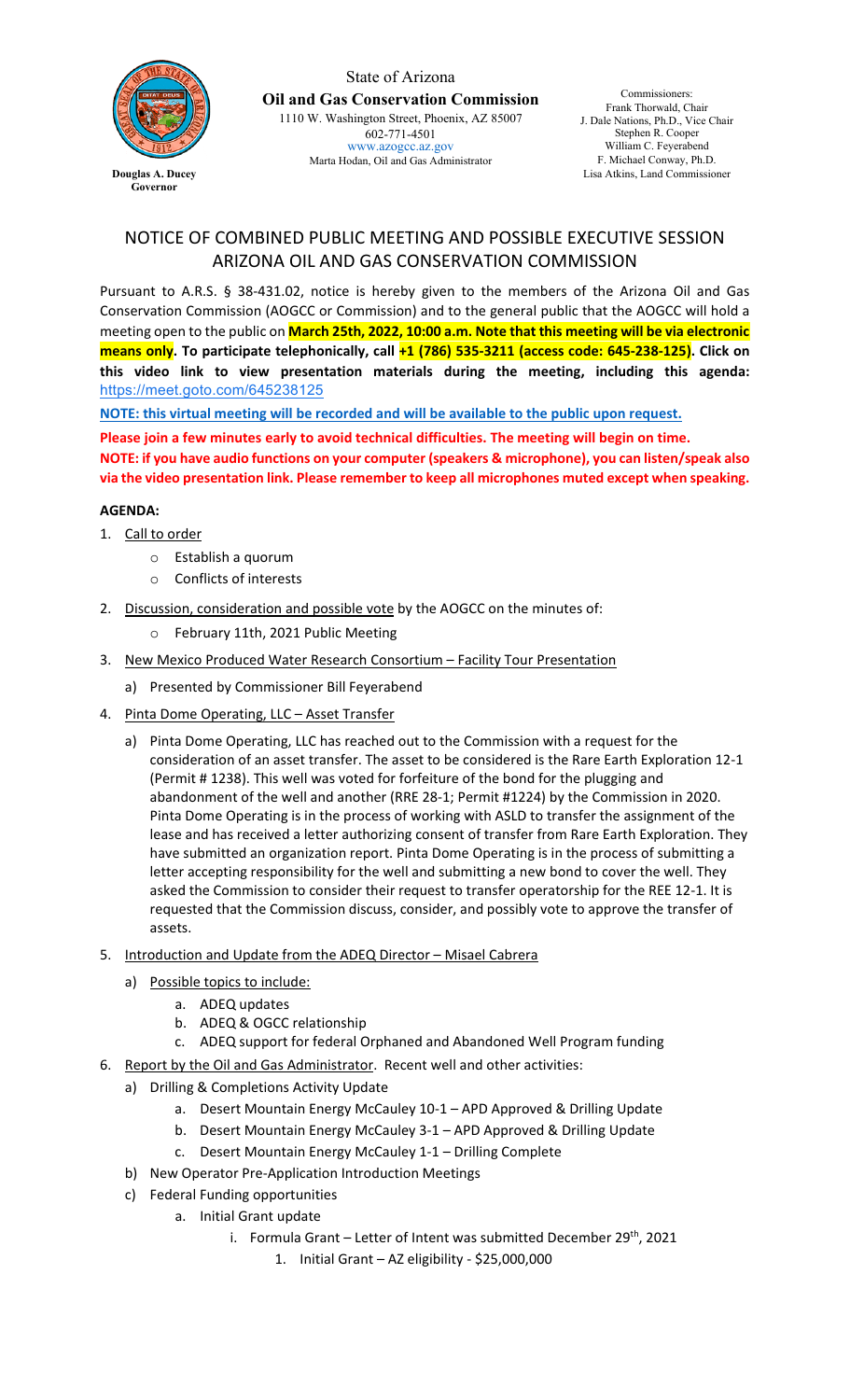- 2. Draft Initial Grant guidance was published by the DOI
	- <https://content.govdelivery.com/accounts/USDOI/bulletins/30f4e97>
- b. Formula Grant update
	- i. Formula Grant AZ eligibility \$1,262,000
- c. Performance Grant update
- d) Website redesign progress update and timeline
- e) Rules update
	- a. 5 Year Rule Review (5YRR)
	- b. Proposed statute changes
	- c. Rule Package Status
- f) Web portal
- g) Procedures manual/ SOPs
- 7. Report by the AOGCC Chairman
	- a) Interstate Oil and Gas Conservation Compact (IOGCC)
	- b) New Mexico Produced Water Research Consortium (NMPWRC) update
	- c) Budget
		- a. Agency collaboration Funding
	- d) Office of Navajo and Hopi Indian Relocation (ONHIR)
	- e) Report by Vice Chairman Dale Nations
	- f) ADEQ
	- g) Legislation affecting the Arizona Oil and Gas Conservation Commission
	- h) Lobbyist registration
- 8. Call to the public: Members of the public may address the Commission during this Call to the Public. Pursuant to A.R.S. § 38-431.01(H), the Commission members shall not discuss or take legal action on matters raised during an open call to the public unless the matters are properly noticed for discussion and legal action. Any action taken as a result of public comment will be limited to directing staff to study the matter or scheduling the matter for further discussion and decision on a future agenda. See also Note 1.
- 9. Review and Consider Future Agenda Items
- 10. Announcements
- 11. Arizona Open Meeting Law Presentation by Assistant Attorney General Jothi Beljan

The Commission may vote to hold an Executive Session, pursuant to AR.S. § 38-431.03(A)(3) which will not be open to the public, to consult with its attorney and receive legal advice with respect to the Open Meeting Law Presentation.

12. Executive Session: See Note 2.

After the Executive Session, the Commission may vote on any items that were discussed during Executive Session.

13. Adjourn

Members of the Arizona Oil and Gas Conservation Commission will attend by video conference, or by telephone. The public may also attend a Commission meeting by video conference, or by telephone.

The public may be afforded an opportunity to comment on any item on the agenda; however, by ruling of the Arizona Oil and Gas Conservation Commission, any member of the public wishing to speak at this meeting shall be limited to three (3) minutes (see Note 1). Note that agenda items may be taken out of order at the discretion of the Commission.

*NOTE 1:* Any comments provided by the public at the Call to the Public shall not exceed three (3) minutes per speaker. For any comments made during the Call to the Public on any specific issue the overall comment period shall not exceed ten (10) minutes per side. The Commission shall have the authority to end any public discussion that exceeds ten (10) minutes per side or twenty (20) minutes in total.

*NOTE 2:* The Arizona Oil and Gas Conservation Commission (Commission) may discuss, consider and vote on any item contained in this agenda. Additionally, the Commission may vote to hold an Executive Session, pursuant to AR.S. § 38-431 .03(A)(3) or (4), which will not be open to the public, to consult with